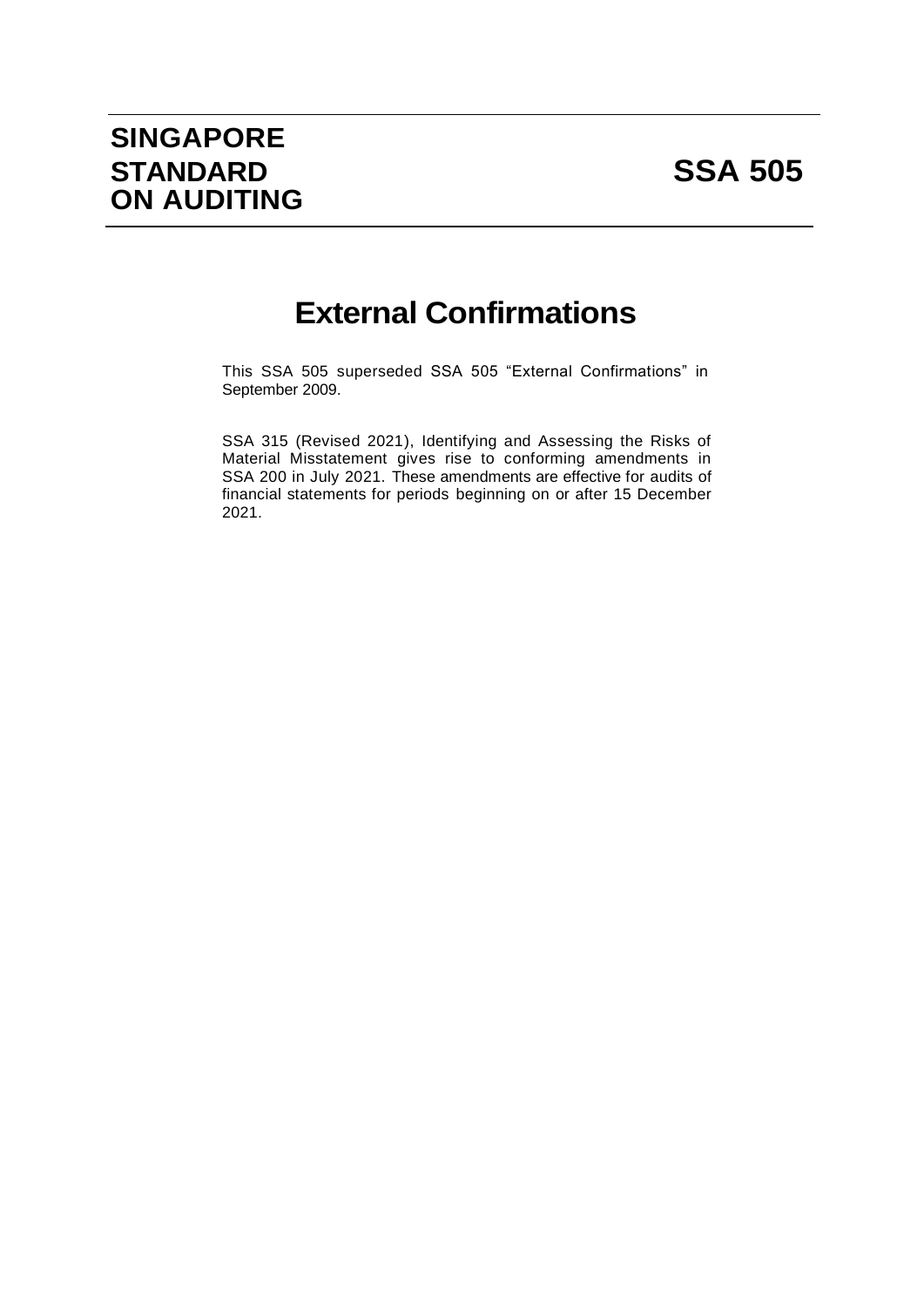# **SINGAPORE STANDARD ON AUDITING 505 EXTERNAL CONFIRMATIONS**

(Effective for audits of financial statements for periods beginning on or after 15 December 2021)

#### **CONTENTS**

Paragraph

| 1              |
|----------------|
| $2 - 3$        |
| $\overline{4}$ |
| 5              |
| 6              |
|                |
| $\overline{7}$ |
| $8-9$          |
| $10 - 14$      |
| 15             |
| 16             |
|                |
| $A1-A7$        |
| A8-A10         |
| A11-A22        |
| A23            |
| A24-A25        |
|                |

Singapore Standard on Auditing (SSA) 505, "External Confirmations" should be read in conjunction with SSA 200, "Overall Objectives of the Independent Auditor and the Conduct of an Audit in Accordance with Singapore Standards on Auditing."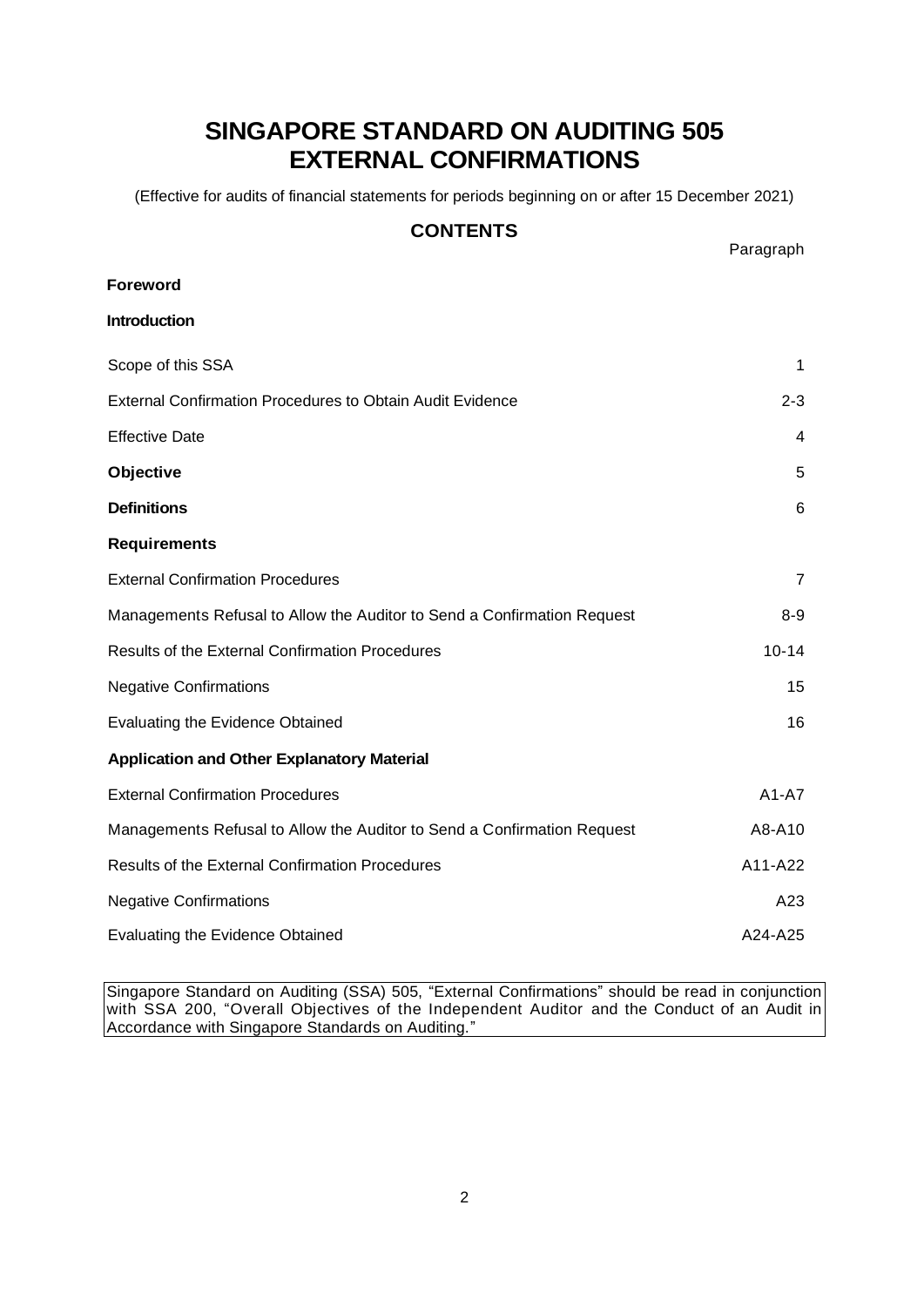# **SINGAPORE STANDARD SSA 505 ON AUDITING**

# **Foreword**

This Standard is based on International Standard on Auditing 505.

# **Introduction**

### **Scope of this SSA**

1. This Singapore Standard on Auditing (SSA) deals with the auditor's use of external confirmation procedures to obtain audit evidence in accordance with the requirements of SSA  $330<sup>1</sup>$  and SSA 500<sup>2</sup> It does not address inquiries regarding litigation and claims, which are dealt with in SSA 501.3

### **External Confirmation Procedures to Obtain Audit Evidence**

- 2. SSA 500 indicates that the reliability of audit evidence is influenced by its source and by its nature, and is dependent on the individual circumstances under which it is obtained.<sup>4</sup> That SSA also includes the following generalizations applicable to audit evidence:<sup>5</sup>
	- Audit evidence is more reliable when it is obtained from independent sources outside the entity.
	- Audit evidence obtained directly by the auditor is more reliable than audit evidence obtained indirectly or by inference.
	- Audit evidence is more reliable when it exists in documentary form, whether paper, electronic or other medium.

Accordingly, depending on the circumstances of the audit, audit evidence in the form of external confirmations received directly by the auditor from confirming parties may be more reliable than evidence generated internally by the entity. This SSA is intended to assist the auditor in designing and performing external confirmation procedures to obtain relevant and reliable audit evidence.

- 3. Other SSAs recognize the importance of external confirmations as audit evidence, for example:
	- SSA 330 discusses the auditor's responsibility to design and implement overall responses to address the assessed risks of material misstatement at the financial statement level, and to design and perform further audit procedures whose nature, timing and extent are based on, and are responsive to, the assessed risks of material misstatement at the assertion level.<sup>6</sup> In addition, SSA 330 requires that, irrespective of the assessed risks of material misstatement, the auditor designs and performs substantive procedures for each material class of transactions, account balance, and

<sup>&</sup>lt;sup>1</sup> SSA 330, "The Auditor's Responses to Assessed Risks."

<sup>&</sup>lt;sup>2</sup> SSA 500, "Audit Evidence."

<sup>3</sup> SSA 501, "Audit Evidence—Specific Considerations for Selected Items."

<sup>4</sup> SSA 500, paragraph A5.

<sup>5</sup> SSA 500, paragraph A31.

<sup>6</sup> SSA 330, paragraphs 5-6.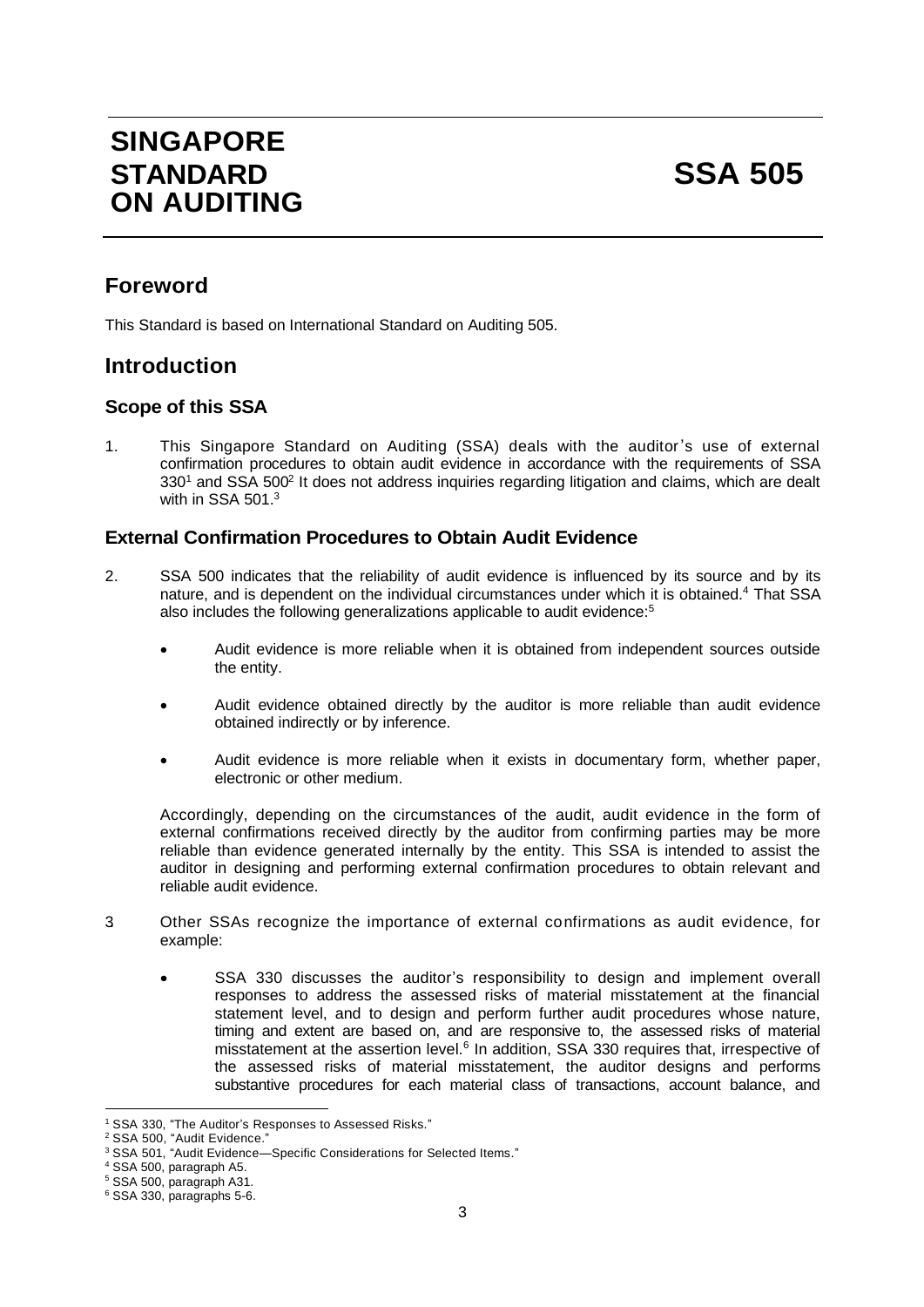disclosure. The auditor is also required to consider whether external confirmation procedures are to be performed as substantive audit procedures.<sup>7</sup>

- SSA 330 requires that the auditor obtain more persuasive audit evidence the higher the auditor's assessment of risk. $8$  To do this, the auditor may increase the quantity of the evidence or obtain evidence that is more relevant or reliable, or both. For example, the auditor may place more emphasis on obtaining evidence directly from third parties or obtaining corroborating evidence from a number of independent sources. SSA 330 also indicates that external confirmation procedures may assist the auditor in obtaining audit evidence with the high level of reliability that the auditor requires to respond to significant risks of material misstatement, whether due to fraud or error.<sup>9</sup>
- SSA 240 indicates that the auditor may design confirmation requests to obtain additional corroborative information as a response to address the assessed risks of material misstatement due to fraud at the assertion level.<sup>10</sup>
- SSA 500 indicates that corroborating information obtained from a source independent of the entity, such as external confirmations, may increase the assurance the auditor obtains from evidence existing within the accounting records or from representations made by management.<sup>11</sup>

# **Effective Date**

4. This SSA is effective for audits of financial statements for periods beginning on or after 15 December 2021.

### **Objective**

5. The objective of the auditor, when using external confirmation procedures, is to design and perform such procedures to obtain relevant and reliable audit evidence.

# **Definitions**

- 6. For purposes of the SSAs, the following terms have the meanings attributed below:
	- (a) External confirmation Audit evidence obtained as a direct written response to the auditor from a third party (the confirming party), in paper form, or by electronic or other medium.
	- (b) Positive confirmation request A request that the confirming party respond directly to the auditor indicating whether the confirming party agrees or disagrees with the information in the request, or providing the requested information.
	- (c) Negative confirmation request A request that the confirming party respond directly to the auditor only if the confirming party disagrees with the information provided in the request.
	- (d) Non-response A failure of the confirming party to respond, or fully respond, to a positive confirmation request, or a confirmation request returned undelivered.

<sup>7</sup> SSA 330, paragraphs 18-19.

<sup>&</sup>lt;sup>8</sup> SSA 330, paragraph 7(b).

<sup>9</sup> SSA 330, paragraph A53.

<sup>10</sup> SSA 240, "The Auditor's Responsibilities Relating to Fraud in an Audit of Financial Statements," paragraph A37.

<sup>11</sup> SSA 500, paragraphs A8-A9.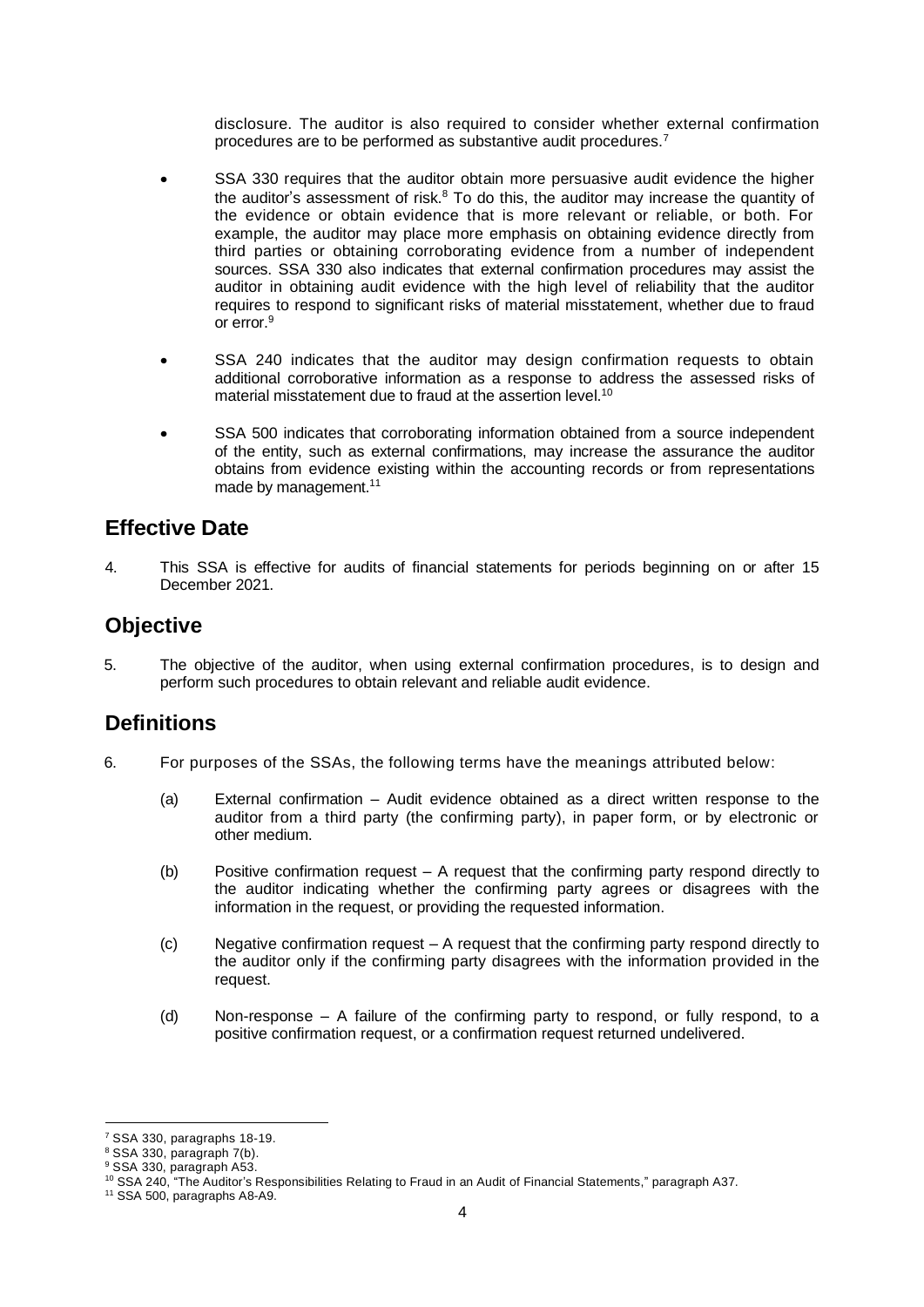(e) Exception – A response that indicates a difference between information requested to be confirmed, or contained in the entity's records, and information provided by the confirming party.

# **Requirements**

### **External Confirmation Procedures**

- 7. When using external confirmation procedures, the auditor shall maintain control over external confirmation requests, including:
	- (a) Determining the information to be confirmed or requested; (Ref: Para. A1)
	- (b) Selecting the appropriate confirming party; (Ref: Para. A2)
	- (c) Designing the confirmation requests, including determining that requests are properly addressed and contain return information for responses to be sent directly to the auditor; and (Ref: Para. A3-A6)
	- (d) Sending the requests, including follow-up requests when applicable, to the confirming party. (Ref: Para. A7)

### **Management's Refusal to Allow the Auditor to Send a Confirmation Request**

- 8. If management refuses to allow the auditor to send a confirmation request, the auditor shall:
	- (a) Inquire as to management's reasons for the refusal, and seek audit evidence as to their validity and reasonableness; (Ref: Para. A8)
	- (b) Evaluate the implications of management's refusal on the auditor's assessment of the relevant risks of material misstatement, including the risk of fraud, and on the nature, timing and extent of other audit procedures; and (Ref: Para. A9)
	- (c) Perform alternative audit procedures designed to obtain relevant and reliable audit evidence. (Ref: Para. A10)
- 9. If the auditor concludes that management's refusal to allow the auditor to send a confirmation request is unreasonable, or the auditor is unable to obtain relevant and reliable audit evidence from alternative audit procedures, the auditor shall communicate with those charged with governance in accordance with SSA  $260^{12}$  The auditor also shall determine the implications for the audit and the auditor's opinion in accordance with SSA 705.<sup>13</sup>

### **Results of the External Confirmation Procedures**

#### *Reliability of Responses to Confirmation Requests*

- 10. If the auditor identifies factors that give rise to doubts about the reliability of the response to a confirmation request, the auditor shall obtain further audit evidence to resolve those doubts. (Ref: Para. A11-A16)
- 11. If the auditor determines that a response to a confirmation request is not reliable, the auditor shall evaluate the implications on the assessment of the relevant risks of material misstatement, including the risk of fraud, and on the related nature, timing and extent of other audit procedures. (Ref: Para. A17)

<sup>&</sup>lt;sup>12</sup> SSA 260, "Communication with Those Charged with Governance," paragraph 16.

<sup>&</sup>lt;sup>13</sup> SSA 705, "Modifications to the Opinion in the Independent Auditor's Report."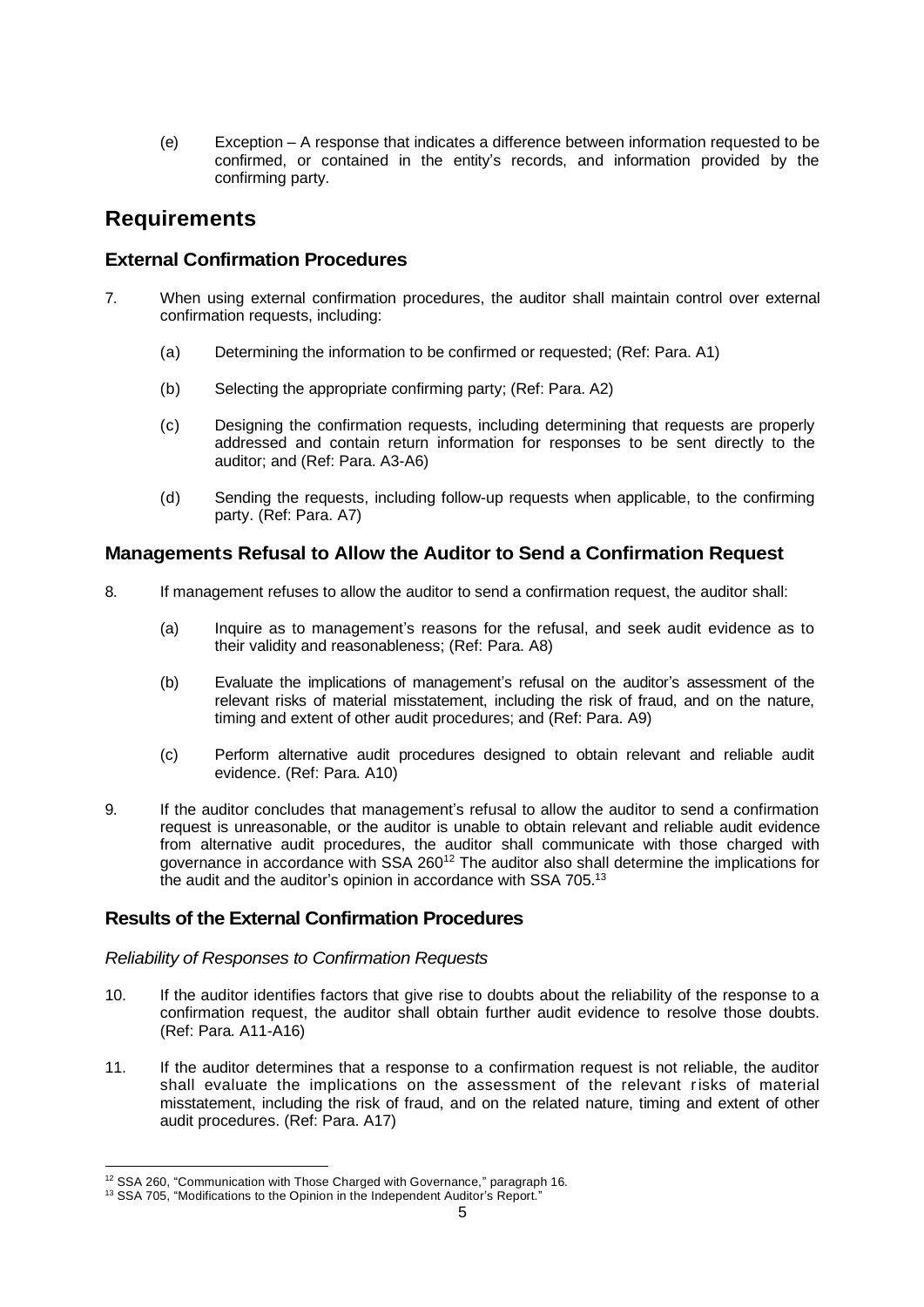#### *Non-Responses*

12. In the case of each non-response, the auditor shall perform alternative audit procedures to obtain relevant and reliable audit evidence. (Ref: Para A18-A19)

#### *When a Response to a Positive Confirmation Request Is Necessary to Obtain Sufficient Appropriate Audit Evidence*

13. If the auditor has determined that a response to a positive confirmation request is necessary to obtain sufficient appropriate audit evidence, alternative audit procedures will not provide the audit evidence the auditor requires. If the auditor does not obtain such confirmation, the auditor shall determine the implications for the audit and the auditors opinion in accordance with SSA 705. (Ref: Para A20)

#### *Exceptions*

14. The auditor shall investigate exceptions to determine whether or not they are indicative of misstatements. (Ref: Para. A21-A22)

#### **Negative Confirmations**

- 15. Negative confirmations provide less persuasive audit evidence than positive confirmations. Accordingly, the auditor shall not use negative confirmation requests as the sole substantive audit procedure to address an assessed risk of material misstatement at the assertion level unless all of the following are present: (Ref: Para. A23)
	- (a) The auditor has assessed the risk of material misstatement as low and has obtained sufficient appropriate audit evidence regarding the operating effectiveness of controls relevant to the assertion;
	- (b) The population of items subject to negative confirmation procedures comprises a large number of small, homogeneous, account balances, transactions or conditions;
	- (c) A very low exception rate is expected; and
	- (d) The auditor is not aware of circumstances or conditions that would cause recipients of negative confirmation requests to disregard such requests.

#### **Evaluating the Evidence Obtained**

16. The auditor shall evaluate whether the results of the external confirmation procedures provide relevant and reliable audit evidence, or whether further audit evidence is necessary. (Ref: Para A24-A25)

\*\*\*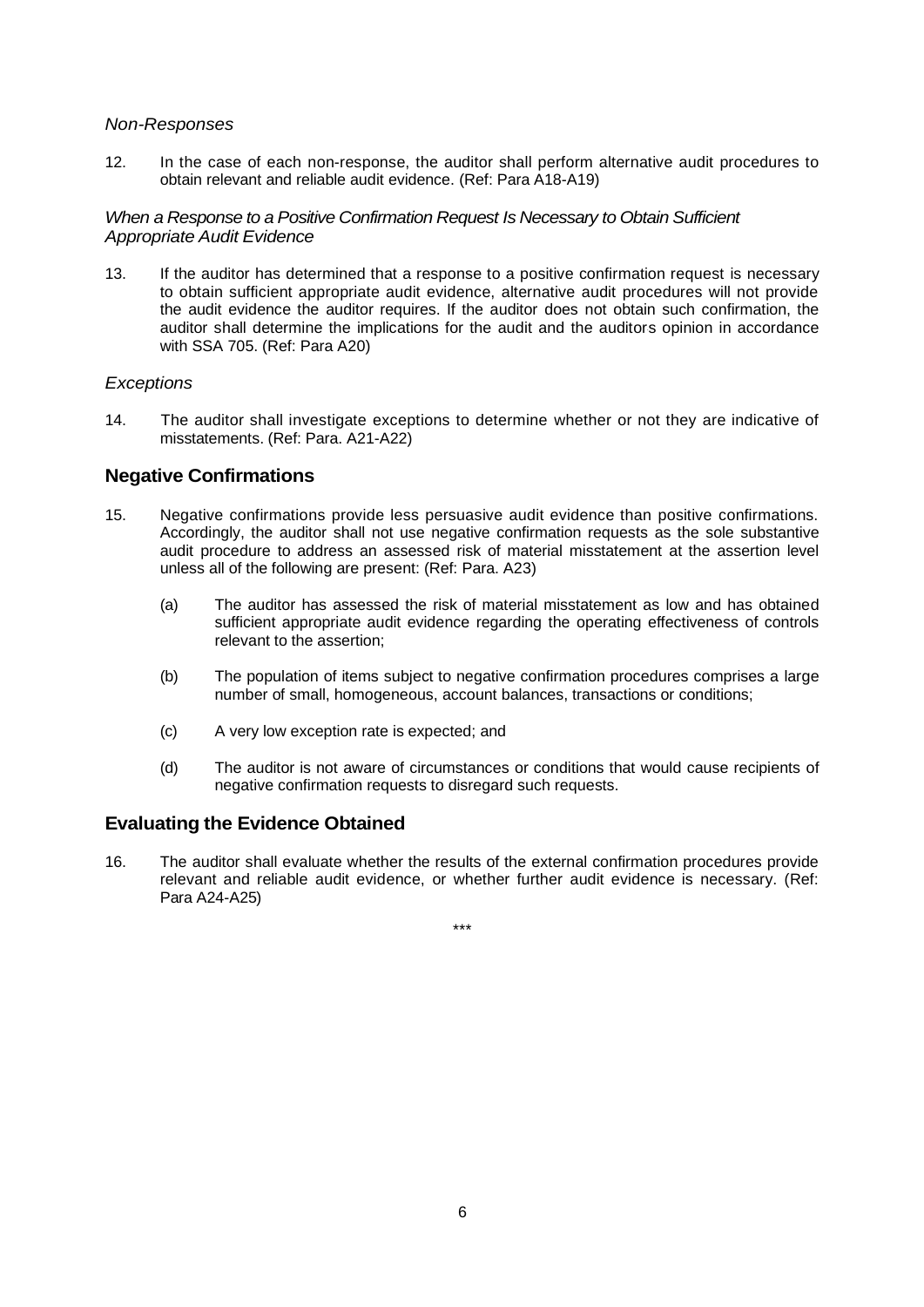# **Application and Other Explanatory Material**

#### **External Confirmation Procedures**

*Determining the Information to Be Confirmed or Requested* (Ref: Para. 7(a))

A1. External confirmation procedures frequently are performed to confirm or request information regarding account balances and their elements. They may also be used to confirm terms of agreements, contracts, or transactions between an entity and other parties, or to confirm the absence of certain conditions, such as a "side agreement."

#### *Selecting the Appropriate Confirming Party* (Ref: Para. 7(b))

A2. Responses to confirmation requests provide more relevant and reliable audit evidence when confirmation requests are sent to a confirming party the auditor believes is knowledgeable about the information to be confirmed. For example, a financial institution official who is knowledgeable about the transactions or arrangements for which confirmation is requested may be the most appropriate person at the financial institution from whom to request confirmation.

#### *Designing Confirmation Requests* (Ref: Para. 7(c))

- A3. The design of a confirmation request may directly affect the confirmation response rate, and the reliability and the nature of the audit evidence obtained from responses.
- A4. Factors to consider when designing confirmation requests include:
	- The assertions being addressed.
	- Specific identified risks of material misstatement, including fraud risks.
	- The layout and presentation of the confirmation request.
	- Prior experience on the audit or similar engagements.
	- The method of communication (for example, in paper form, or by electronic or other medium).
	- Management's authorization or encouragement to the confirming parties to respond to the auditor. Confirming parties may only be willing to respond to a confirmation request containing management's authorization.
	- The ability of the intended confirming party to confirm or provide the requested information (for example, individual invoice amount versus total balance).
- A5. A positive external confirmation request asks the confirming party to reply to the auditor in all cases, either by indicating the confirming party's agreement with the given information, or by asking the confirming party to provide information. A response to a positive confirmation request ordinarily is expected to provide reliable audit evidence. There is a risk, however, that a confirming party may reply to the confirmation request without verifying that the information is correct. The auditor may reduce this risk by using positive confirmation requests that do not state the amount (or other information) on the confirmation request, and ask the confirming party to fill in the amount or furnish other information. On the other hand, use of this type of "blank" confirmation request may result in lower response rates because additional effort is required of the confirming parties.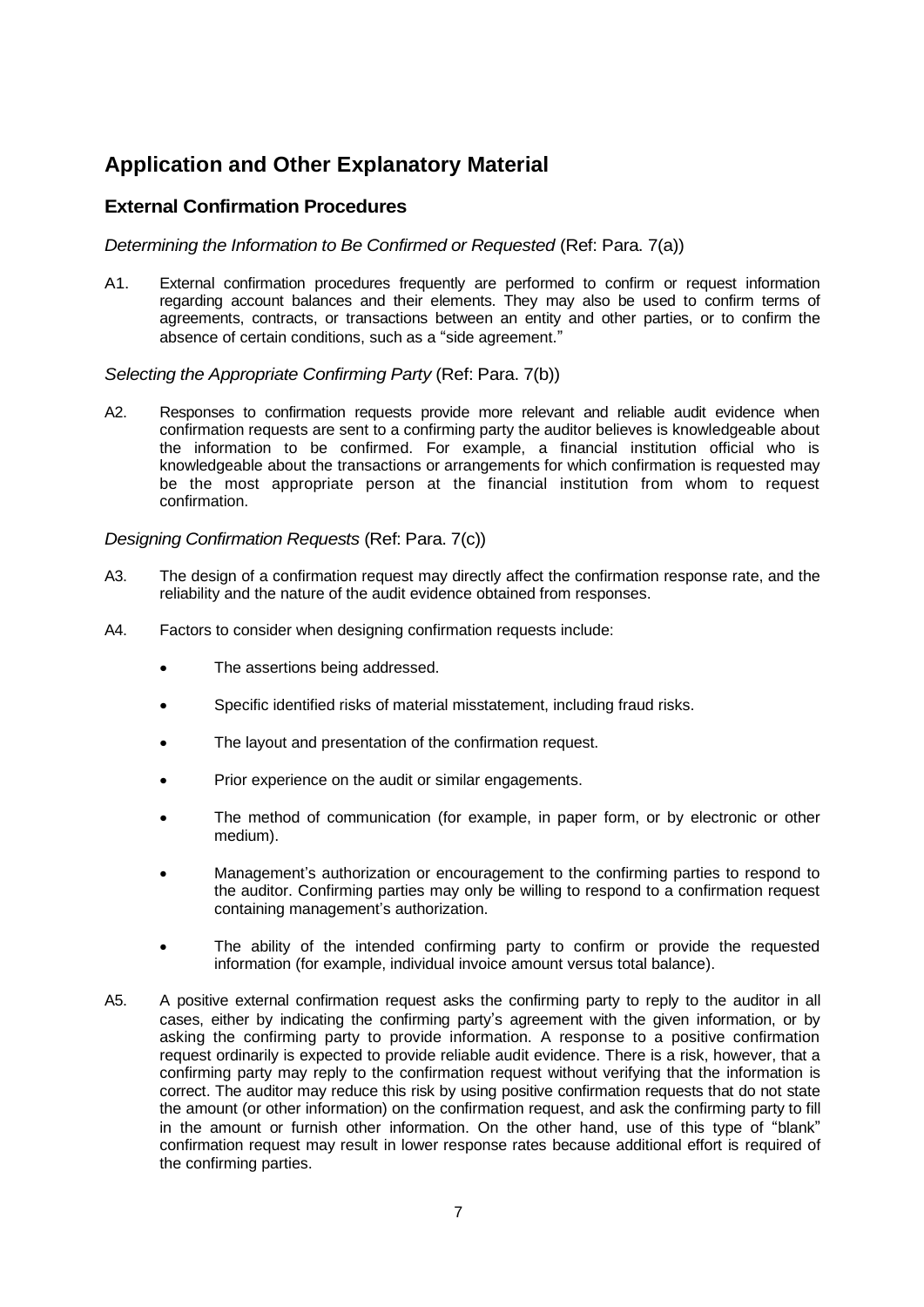A6. Determining that requests are properly addressed includes testing the validity of some or all of the addresses on confirmation requests before they are sent out.

#### *Follow-Up on Confirmation Requests* (Ref: Para. 7(d))

A7. The auditor may send an additional confirmation request when a reply to a previous request has not been received within a reasonable time. For example, the auditor may, having re-verified the accuracy of the original address, send an additional or follow-up request.

#### **Management's Refusal to Allow the Auditor to Send a Confirmation Request**

#### *Reasonableness of Management's Refusal* (Ref: Para. 8(a))

A8. A refusal by management to allow the auditor to send a confirmation request is a limitation on the audit evidence the auditor may wish to obtain. The auditor is therefore required to inquire as to the reasons for the limitation. A common reason advanced is the existence of a legal dispute or ongoing negotiation with the intended confirming party, the resolution of which may be affected by an untimely confirmation request. The auditor is required to seek audit evidence as to the validity and reasonableness of the reasons because of the risk that management may be attempting to deny the auditor access to audit evidence that may reveal fraud or error.

#### *Implications for the Assessment of Risks of Material Misstatement* (Ref: Para. 8(b))

A9. The auditor may conclude from the evaluation in paragraph 8(b) that it would be appropriate to revise the assessment of the risks of material misstatement at the assertion level and modify planned audit procedures in accordance with SSA 315 (Revised 2021). <sup>14</sup> For example, if management's request to not confirm is unreasonable, this may indicate a fraud risk factor that requires evaluation in accordance with SSA 240.<sup>15</sup>

#### *Alternative Audit Procedures* (Ref: Para. 8(c))

A10. The alternative audit procedures performed may be similar to those appropriate for a nonresponse as set out in paragraphs A18-A19 of this SSA. Such procedures also would take account of the results of the auditor's evaluation in paragraph 8(b) of this SSA.

#### **Results of the External Confirmation Procedures**

*Reliability of Responses to Confirmation Requests* (Ref: Para. 10)

- A11. SSA 500 indicates that even when audit evidence is obtained from sources external to the entity, circumstances may exist that affect its reliability.<sup>16</sup> All responses carry some risk of interception, alteration or fraud. Such risk exists regardless of whether a response is obtained in paper form, or by electronic or other medium. Factors that may indicate doubts about the reliability of a response include that it:
	- Was received by the auditor indirectly; or
	- Appeared not to come from the originally intended confirming party.
- A12. Responses received electronically, for example by facsimile or electronic mail, involve risks as to reliability because proof of origin and authority of the respondent may be difficult to establish, and alterations may be difficult to detect. A process used by the auditor and the respondent that creates a secure environment for responses received electronically may mitigate these risks. If

<sup>14</sup> SSA 315 (Revised 2021), "Identifying and Assessing the Risks of Material Misstatement," paragraph 37.

<sup>15</sup> SSA 240, paragraph 24.

<sup>16</sup> SSA 500, paragraph A31.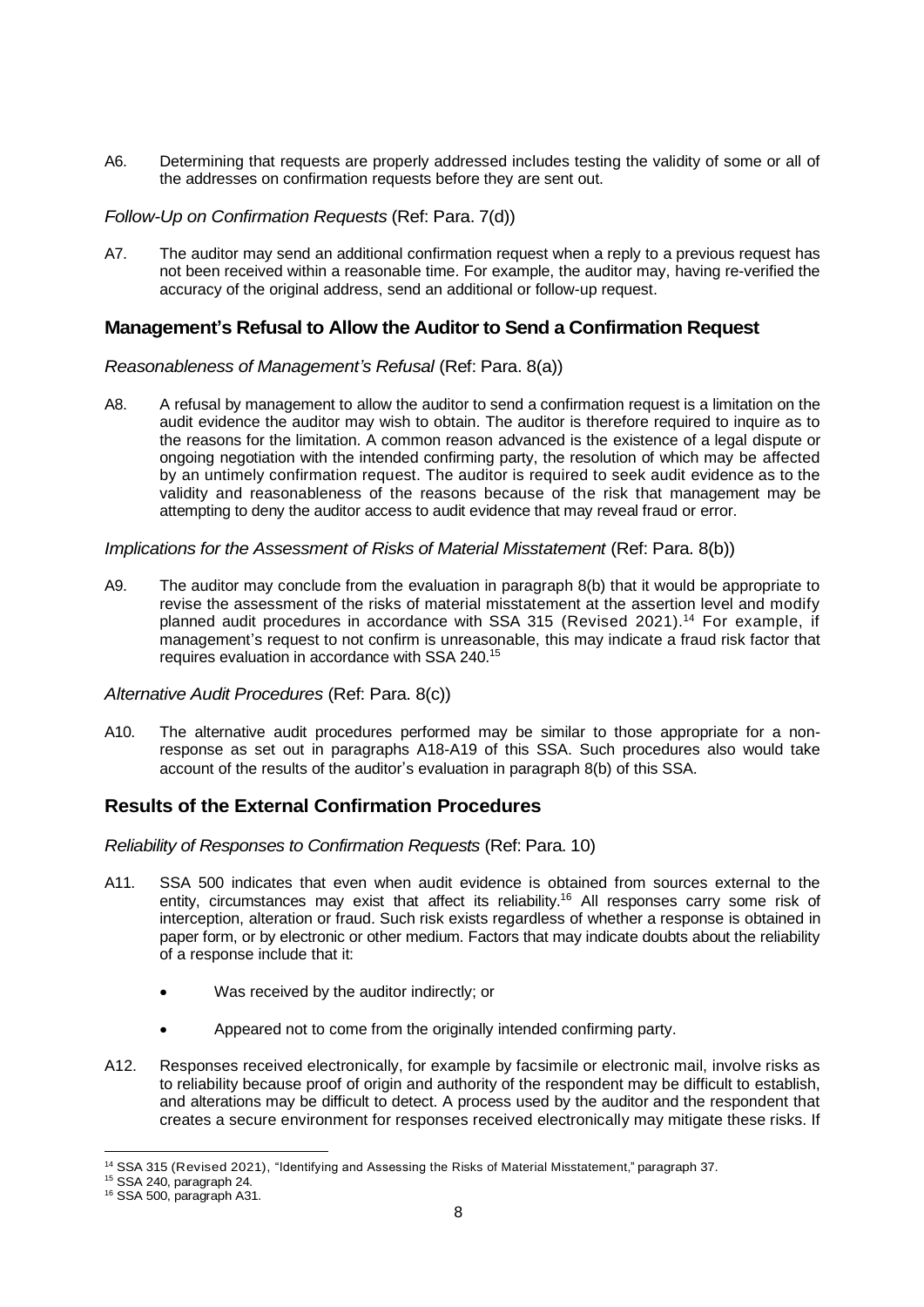the auditor is satisfied that such a process is secure and properly controlled, the reliability of the related responses is enhanced. An electronic confirmation process might incorporate various techniques for validating the identity of a sender of information in electronic form, for example, through the use of encryption, electronic digital signatures, and procedures to verify web site authenticity.

- A13. If a confirming party uses a third party to coordinate and provide responses to confirmation requests, the auditor may perform procedures to address the risks that:
	- (a) The response may not be from the proper source;
	- (b) A respondent may not be authorized to respond; and
	- (c) The integrity of the transmission may have been compromised.
- A14. The auditor is required by SSA 500 to determine whether to modify or add procedures to resolve doubts over the reliability of information to be used as audit evidence.<sup>17</sup> The auditor may choose to verify the source and contents of a response to a confirmation request by contacting the confirming party. For example, when a confirming party responds by electronic mail, the auditor may telephone the confirming party to determine whether the confirming party did, in fact, send the response. When a response has been returned to the auditor indirectly (for example, because the confirming party incorrectly addressed it to the entity rather than to the auditor), the auditor may request the confirming party to respond in writing directly to the auditor.
- A15. On its own, an oral response to a confirmation request does not meet the definition of an external confirmation because it is not a direct written response to the auditor. However, upon obtaining an oral response to a confirmation request, the auditor may, depending on the circumstances, request the confirming party to respond in writing directly to the auditor. If no such response is received, in accordance with paragraph 12, the auditor seeks other audit evidence to support the information in the oral response.
- A16. A response to a confirmation request may contain restrictive language regarding its use. Such restrictions do not necessarily invalidate the reliability of the response as audit evidence.

*Unreliable Responses* (Ref: Para. 11)

A17. When the auditor concludes that a response is unreliable, the auditor may need to revise the assessment of the risks of material misstatement at the assertion level and modify planned audit procedures accordingly, in accordance with SSA 315 (Revised 2021).<sup>18</sup> For example, an unreliable response may indicate a fraud risk factor that requires evaluation in accordance with SSA 240.<sup>19</sup>

*Non-Responses* (Ref: Para. 12)

- A18. Examples of alternative audit procedures the auditor may perform include:
	- For accounts receivable balances examining specific subsequent cash receipts, shipping documentation, and sales near the period-end.
	- For accounts payable balances examining subsequent cash disbursements or correspondence from third parties, and other records, such as goods received notes.
- A19. The nature and extent of alternative audit procedures are affected by the account and assertion in question. A non-response to a confirmation request may indicate a previously unidentified risk of material misstatement. In such situations, the auditor may need to revise the assessed risk of

<sup>17</sup> SSA 500, paragraph 11.

<sup>18</sup> SSA 315 (Revised 2021), paragraph 37.

<sup>19</sup> SSA 240, paragraph 24.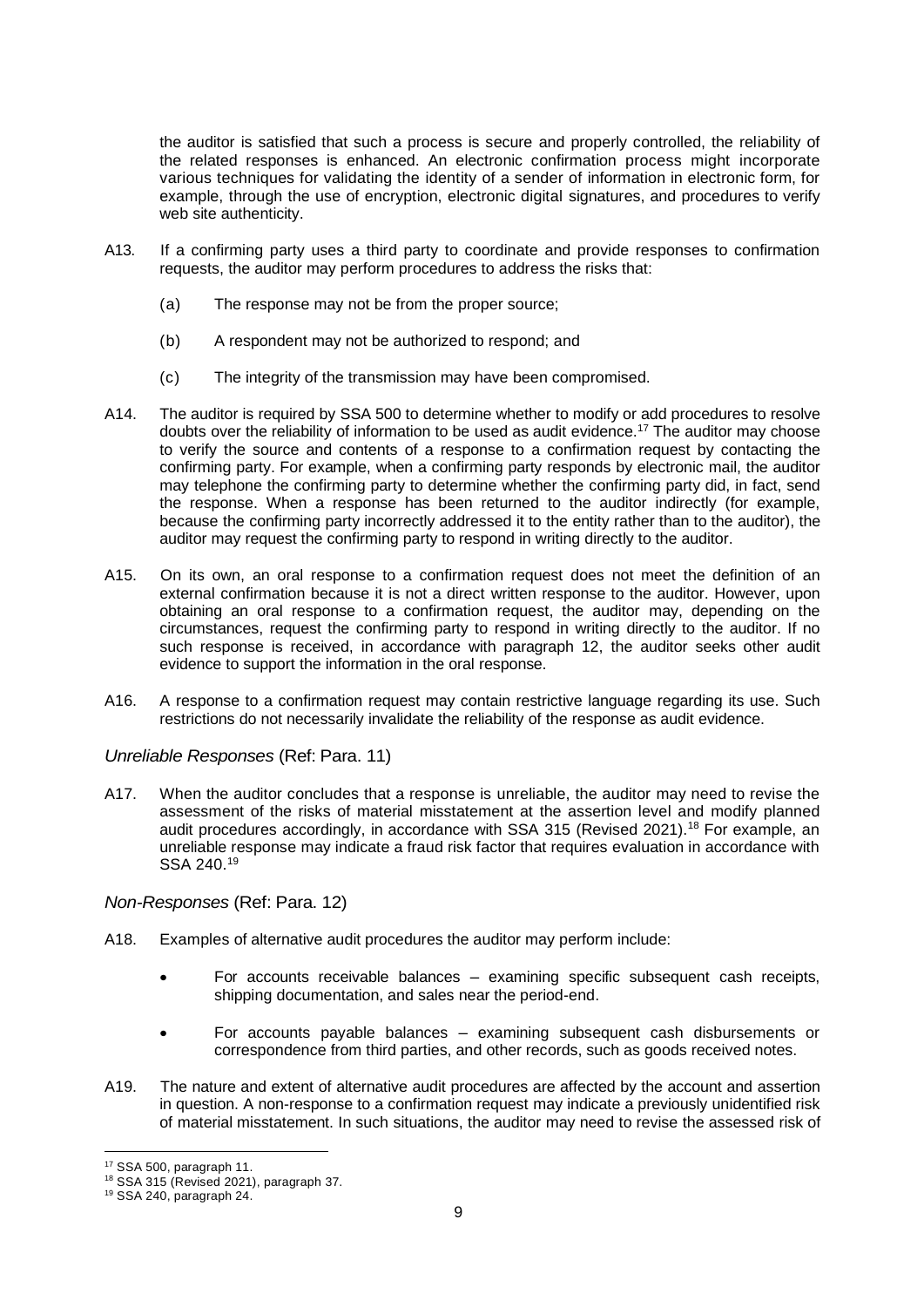material misstatement at the assertion level, and modify planned audit procedures, in accordance with SSA 315 (Revised 2021).<sup>20</sup> For example, fewer responses to confirmation requests than anticipated, or a greater number of responses than anticipated, may indicate a previously unidentified fraud risk factor that requires evaluation in accordance with SSA 240. $^{21}$ 

*When a Response to a Positive Confirmation Request Is Necessary to Obtain Sufficient Appropriate Audit Evidence* (Ref. Para. 13)

- A20. In certain circumstances, the auditor may identify an assessed risk of material misstatement at the assertion level for which a response to a positive confirmation request is necessary to obtain sufficient appropriate audit evidence. Such circumstances may include where:
	- The information available to corroborate management's assertion(s) is only available outside the entity.
	- Specific fraud risk factors, such as the risk of management override of controls, or the risk of collusion which can involve employee(s) and/or management, prevent the auditor from relying on evidence from the entity.

#### *Exceptions* (Ref: Para. 14)

- A21. Exceptions noted in responses to confirmation requests may indicate misstatements or potential misstatements in the financial statements. When a misstatement is identified, the auditor is required by SSA 240 to evaluate whether such misstatement is indicative of fraud.<sup>22</sup> Exceptions may provide a guide to the quality of responses from similar confirming parties or for similar accounts. Exceptions also may indicate a deficiency, or deficiencies, in the entity's internal control over financial reporting.
- A22. Some exceptions do not represent misstatements. For example, the auditor may conclude that differences in responses to confirmation requests are due to timing, measurement, or clerical errors in the external confirmation procedures.

#### **Negative Confirmations** (Ref: Para. 15)

A23. The failure to receive a response to a negative confirmation request does not explicitly indicate receipt by the intended confirming party of the confirmation request or verification of the accuracy of the information contained in the request. Accordingly, a failure of a confirming party to respond to a negative confirmation request provides significantly less persuasive audit evidence than does a response to a positive confirmation request. Confirming parties also may be more likely to respond indicating their disagreement with a confirmation request when the information in the request is not in their favor, and less likely to respond otherwise. For example, holders of bank deposit accounts may be more likely to respond if they believe that the balance in their account is understated in the confirmation request, but may be less likely to respond when they believe the balance is overstated. Therefore, sending negative confirmation requests to holders of bank deposit accounts may be a useful procedure in considering whether such balances may be understated, but is unlikely to be effective if the auditor is seeking evidence regarding overstatement.

### **Evaluating the Evidence Obtained** (Ref: Para. 16)

A24. When evaluating the results of individual external confirmation requests, the auditor may categorize such results as follows:

 $20$  SSA 315 (Revised 2021), paragraph 37.

<sup>&</sup>lt;sup>21</sup> SSA 240, paragraph 24.

<sup>22</sup> SSA 240, paragraph 35.